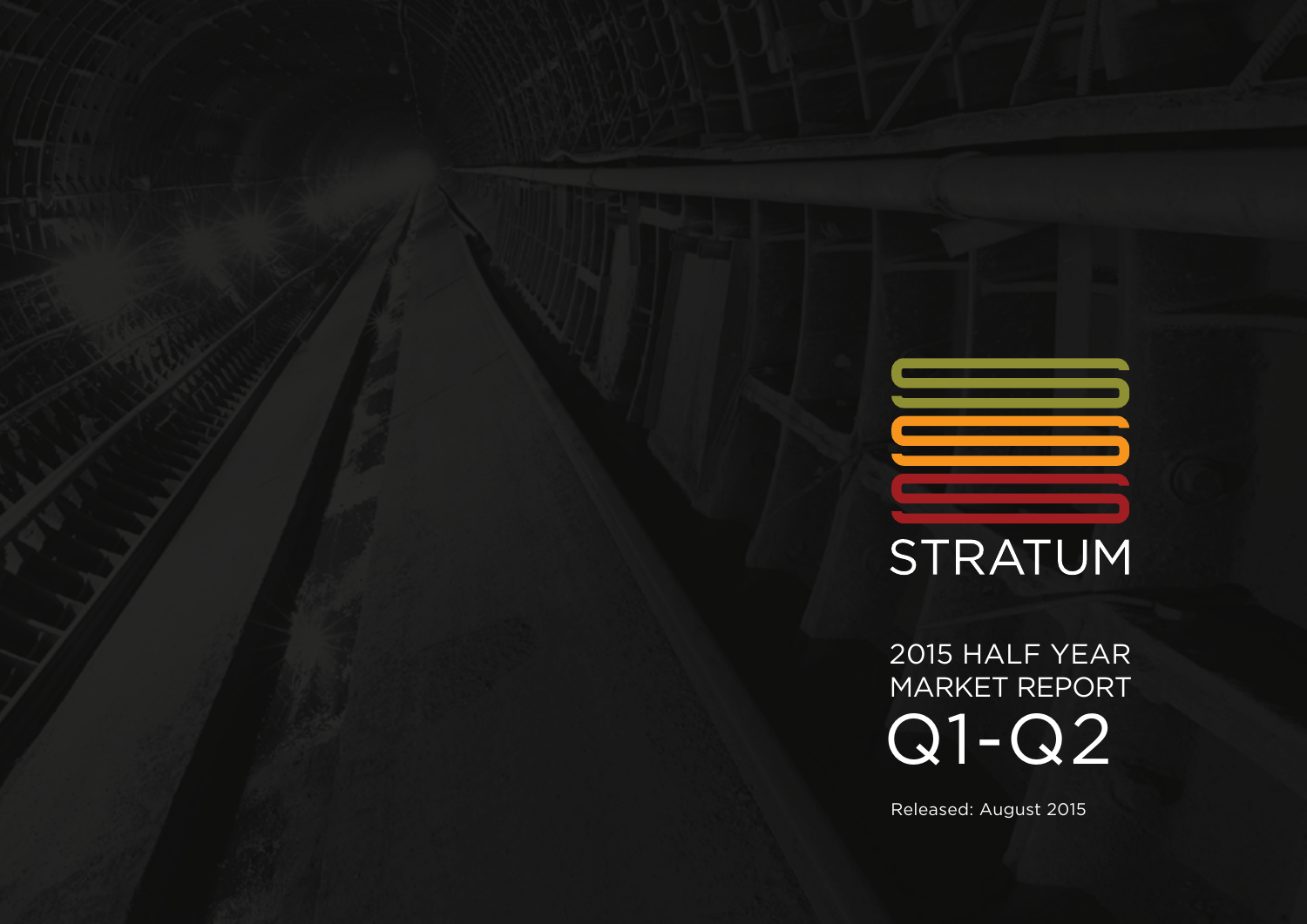<span id="page-1-0"></span>Welcome to the seventh edition of Stratum International's mining job market report. In the first half of the year we have continued to see increased activity in a number of core roles and specialist areas. Our optimism for a sector recovery is more tempered than in previous reports, for reasons explained later in the report.

At Stratum International we strive to make sure our clients and candidates remain well informed and up-to-date. This is why we continue to invest in original research and analysis to give our contacts insights and knowledge to help them perform their roles even more effectively.

Earlier this year we published our latest research report, [The Lost Leaders](http://www.stratum-international.com/lost-leaders-staff-turnover/), which looked at staff turnover at leadership levels in the mining industry. Once again, this report was picked up in the trade press, including Mining Journal, Coal News and InfoMine.

Our reputation for research, expertise and networks in the mining sector have led some organisations to ask us for more in-depth analysis or bespoke research as part of a wider advisory service for mining firms and investors.

If you need objective data or knowledge to support your decision making, please call **+44 (0) 20 3627 3271** or email **info@stratum-int.com** for an exploratory discussion.

**We'd also be pleased to hear your comments on this report and what you'd like to see in future editions.**

Candidate data collated across all registered senior professional and executive candidates whether **Active**, **Available** or **Passive**.

### **Stratum International**

- **T** +44 (0) 20 3627 3271 **E** info@stratum-int.com
- [www.stratum-international.com](http://www.stratum-international.com)

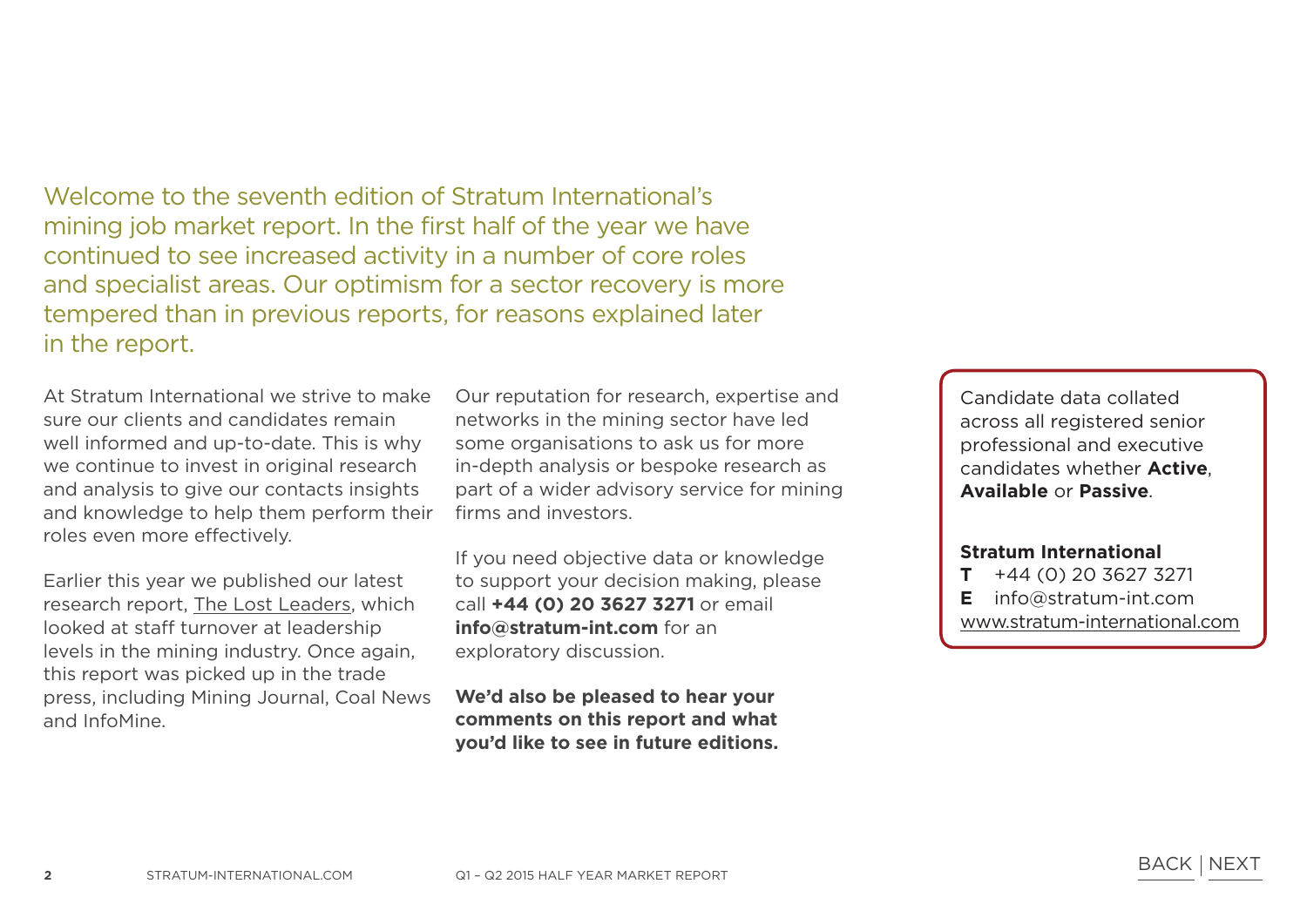#### **H1 2014 - H1 2015**

# CANDIDATE MARKET OVERVIEW DATA







#### **ACTIVE:**

Candidates currently employed but considering alternative career options

#### **AVAILABLE:**

Candidates not currently working and immediately available

Candidates fully engaged in current employment

**Continue overleaf for the market observations**

**PASSIVE:**

BACK NEXT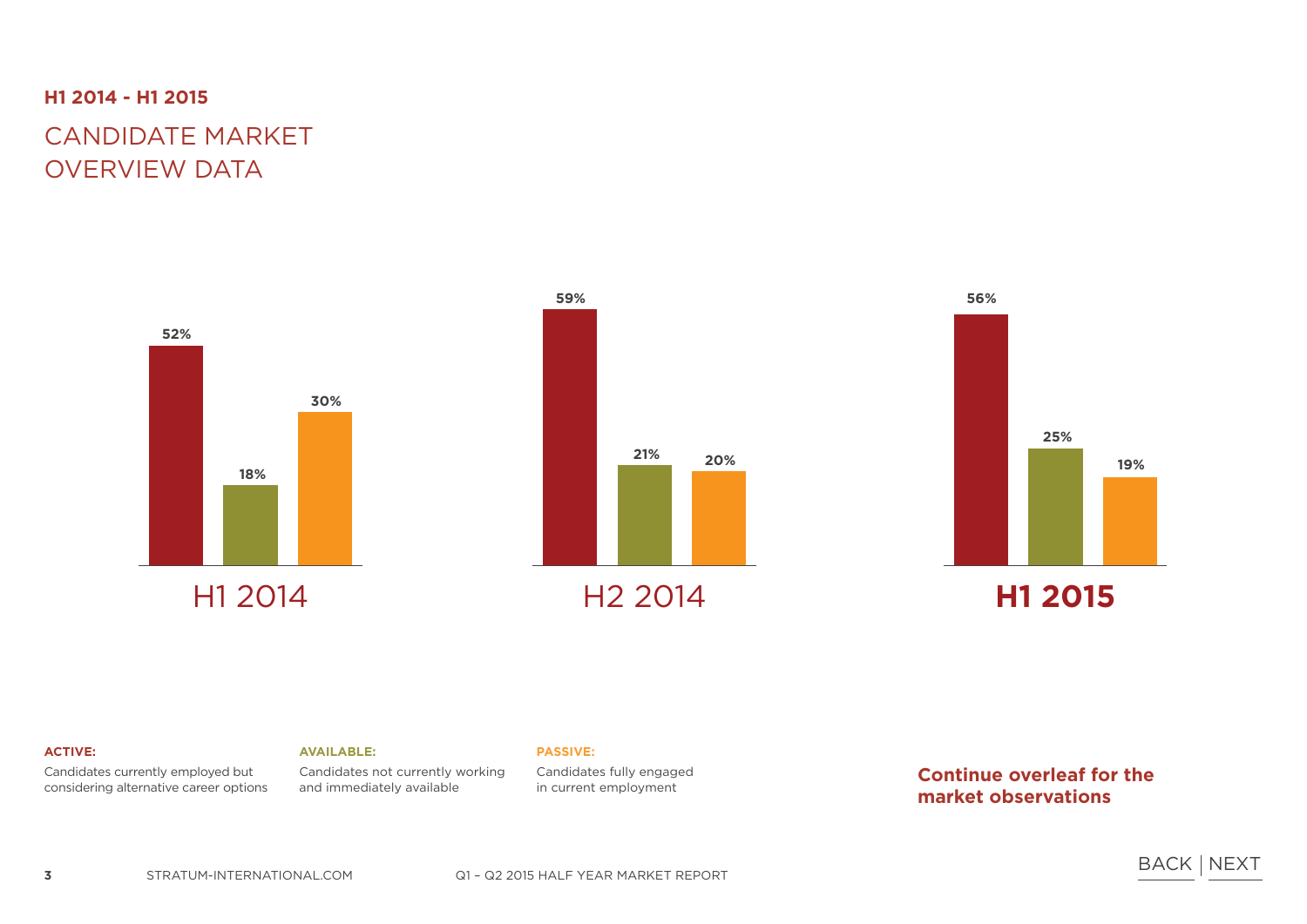#### **H1 2014 - H1 2015**

## CANDIDATE MARKET **OBSERVATIONS**

After an all-time high proportion of candidates (59%) described themselves as actively looking for a new role in the last half of 2014, this year has seen a small decline to 56%. To put this into context, this is still the second highest proportion of active candidates we have seen since we began these reports in 2012.

A further 25% describe themselves as available, meaning they are not currently working. This represents a four percentage point increase on the previous period, evidence that some miners are continuing to shed staff.

Our recent research report, The Lost Leaders, found that 52% of respondents would consider leaving their job today if the right opportunity came their way, with a further 13% saying they were already looking for the next role. So, according to that sample, nearly two-thirds of senior mining professionals have itchy feet.

In the current climate, many mining companies are either holding on for survival or delaying plans for growth until the economic and commodity outlook is more favourable. This means opportunities for progression with existing employers are more limited and ambitious employees recognise the need to look outside their organisations for career progression.

Once again Stratum International has enjoyed a successful period of growth, with a significant increase in senior operational and leadership placement activity in this half year. This report is based on our own data and performance and so may represent a more positive view of the market than others are experiencing.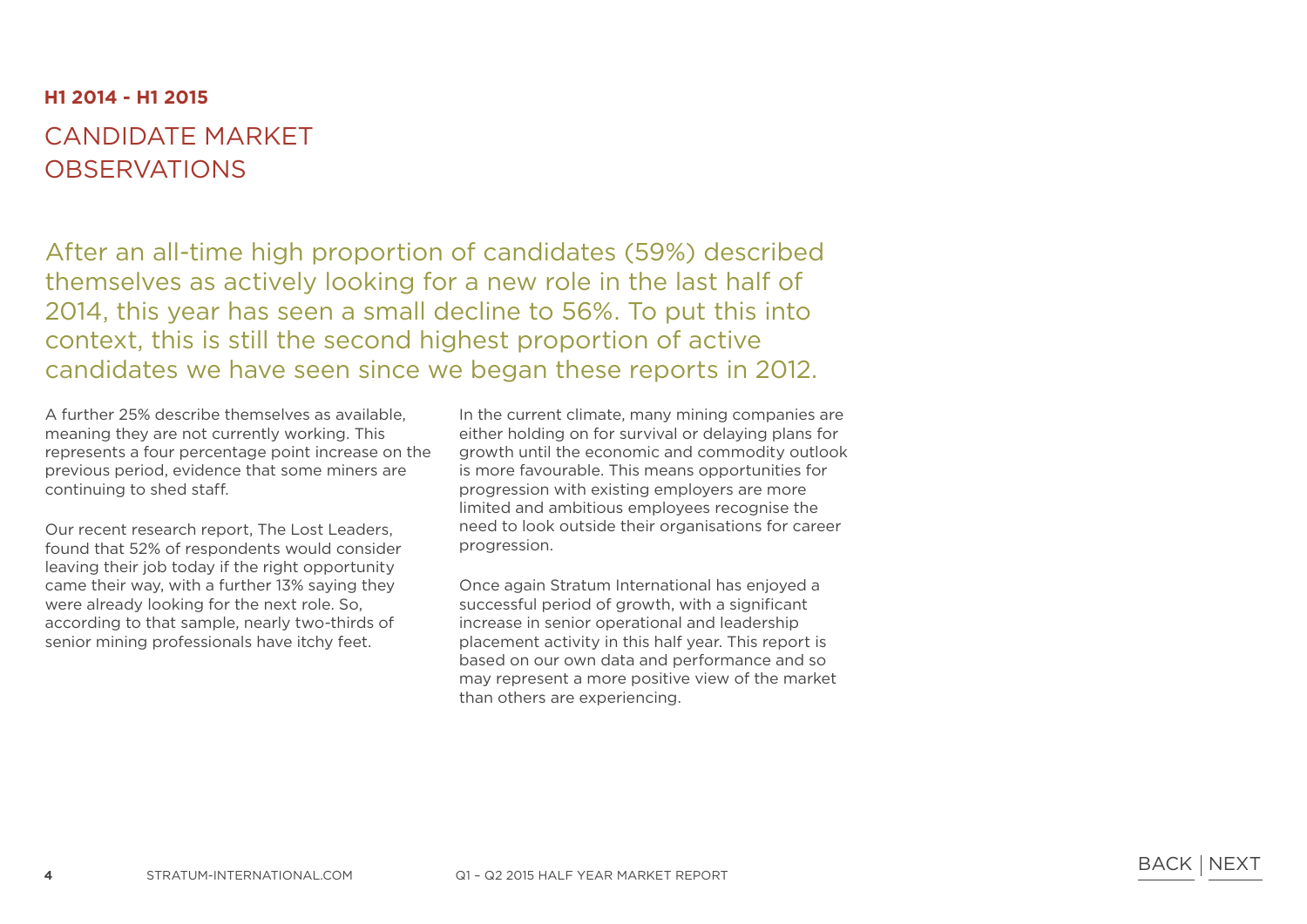Hiring activity H1 2014 Hiring activity H2 2014





**Hiring activity H1 2015**



#### CLIENT ACTIVITY OBSERVATIONS

Our year got off to a strong start with a burst of activity as clients sought to replace the experienced talent that tends to retire or move onto new projects at the end of each calendar year. The end of 2014 saw an increase in executive operational hiring with a number of clients bringing in talent at VP and COO level to ensure assets are being run as effectively as possible. More recently executives we placed in executive positions are partnering with Stratum to help with lower level operational leadership changes at site to ensure the best possible teams are in place during this continued optimisation drive.

Surprisingly, H1 2015 saw hiring activity for project execution roles the highest we've witnessed for more than 18 months. Although a positive development, in our opinion this increase in hiring within the project space represents miners smartly focusing limited investment capital into projects with rock solid fundamentals and compelling prospects, rather than being a sign of a more generalised market recovery.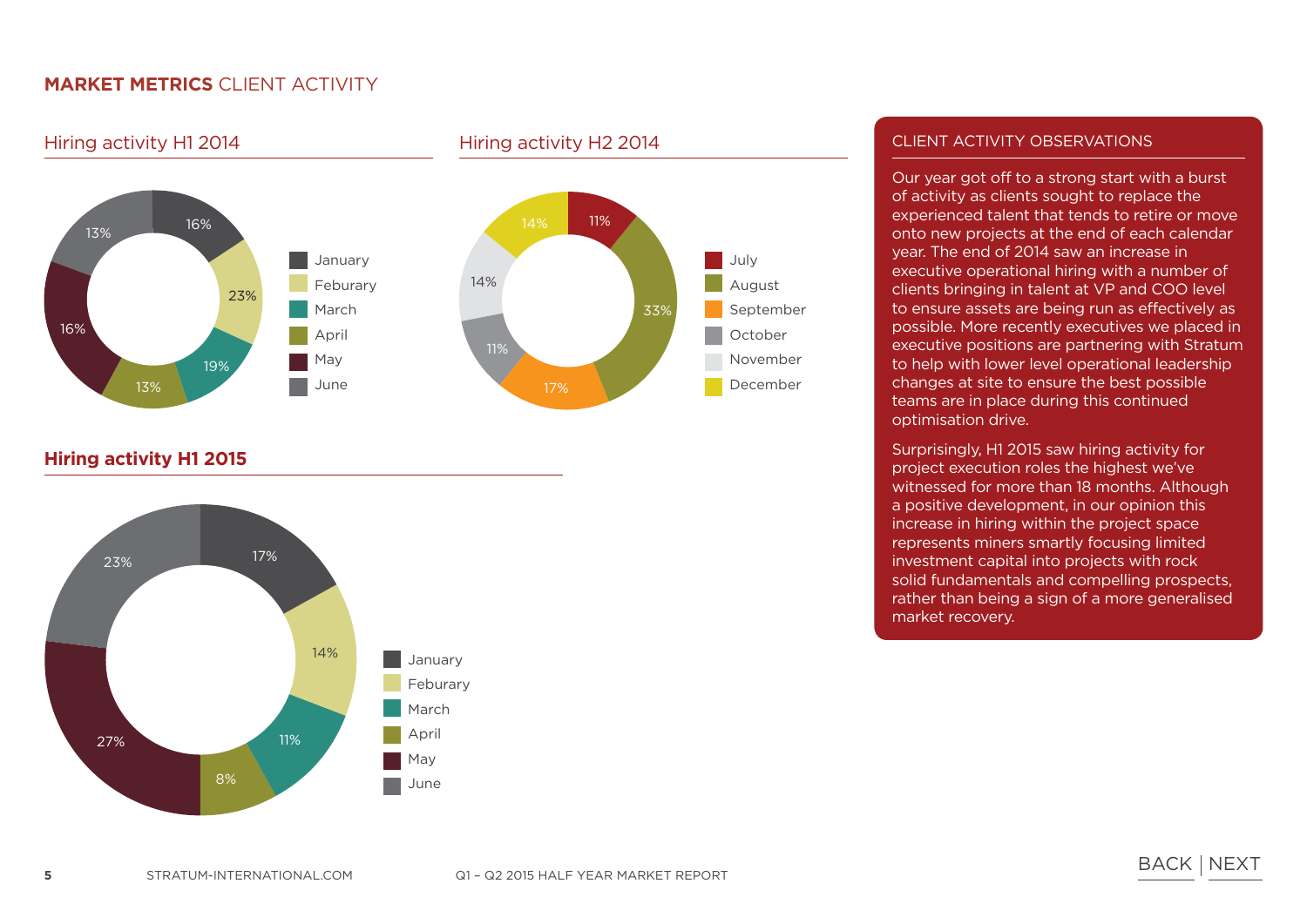#### Client sector hiring activity H1 2014 Client sector hiring activity H2 2014



#### **Client sector hiring activity H1 2015**



#### CLIENT ACTIVITY OBSERVATIONS

Juniors once again formed more than half of market activity, following a significant increase in H2 2014. Our definition of Juniors includes miners with a single medium-sized operation and those with a number of small operations, generally with a maximum market cap of US\$200m.

In particular, we've seen a number of gold Juniors in West Africa cautiously advancing their projects, taking time to ensure studies are scrutinised to ensure basic project fundamentals stack up.

The trend of steady operational hiring amongst Juniors has continued as the smaller miners seek to improve operational efficiency by bringing in the best talent they can attract.

The decline in activity across Mid Tiers in H2 2104 has reversed to a degree, but the acceleration of activity we noted amongst the Majors in the same period has ground to a halt, down from 31% of activity to just 6%.

Conversely, Private Equity and Trading House clients, responsible for just 4% of activity in the last half of 2015, have reasserted themselves, accounting for a fifth of all activity. While it is possible that this might be skewed by Stratum's recent success in this area, anecdotally it does seem to reflect a more general trend of increased activity in this area. The same cannot be said for EPCMs, which continue to retrench.

One trend we have noticed over the last 12 months is the increased tendency for clients to ask Stratum for a consultancy-led approach to identifying potential issues and subsequently ensuring the best possible talent is secured for key positions. This combination of advisory work and executive search has resulted in one client achieving record production, reducing costs in eight out of nine operations, and increasing profits by US\$16m at one site alone. Another has seen a 24% reduction in costs while realising a 36% increase in production.

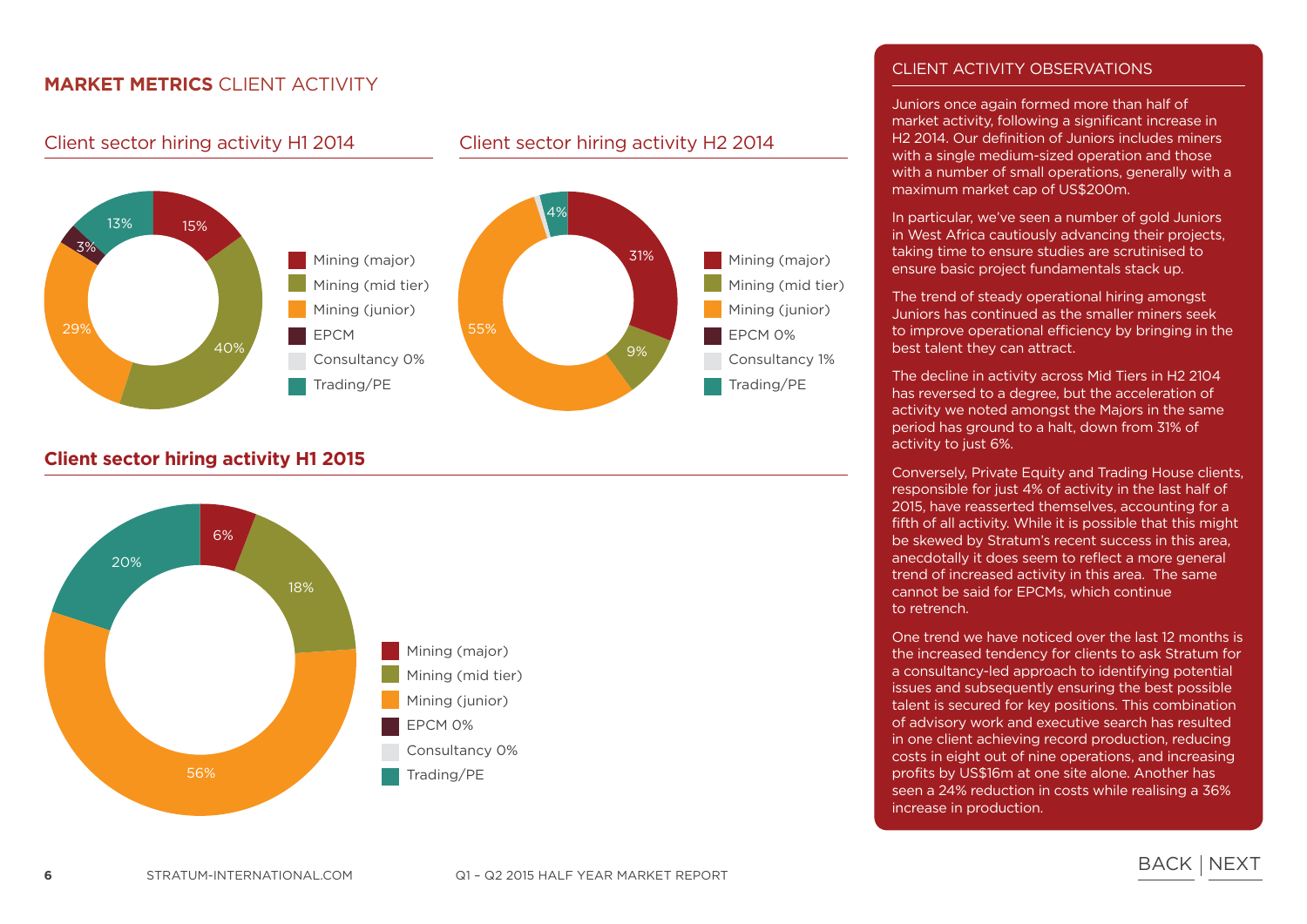Discipline activity H1 2014 Discipline activity H2 2014



**Discipline activity H1 2015**



#### CLIENT ACTIVITY OBSERVATIONS

Mine Operations continues to be the dominant area of recruitment activity, accounting for two- thirds of the total. The small increase in the proportion of Project Development activity fails to reflect the fact that this represents a greater percentage of higher overall activity.

In Exploration, often a barometer for the whole industry, activity is down, both in real terms and as a proportion of the total. This is disappointing following the encouraging increase in the previous half year and is a trend we shall continue to monitor.

In our last report we suggested that Private Equity funds would begin to be injected into the market in late 2015 or early 2016 and that this would see an increase in executive level recruitment. Although the funds are still in abeyance, we remain confident that the time for investment is rapidly approaching, and it seems the battle for experienced executives has already begun with a small but significant increase in activity.

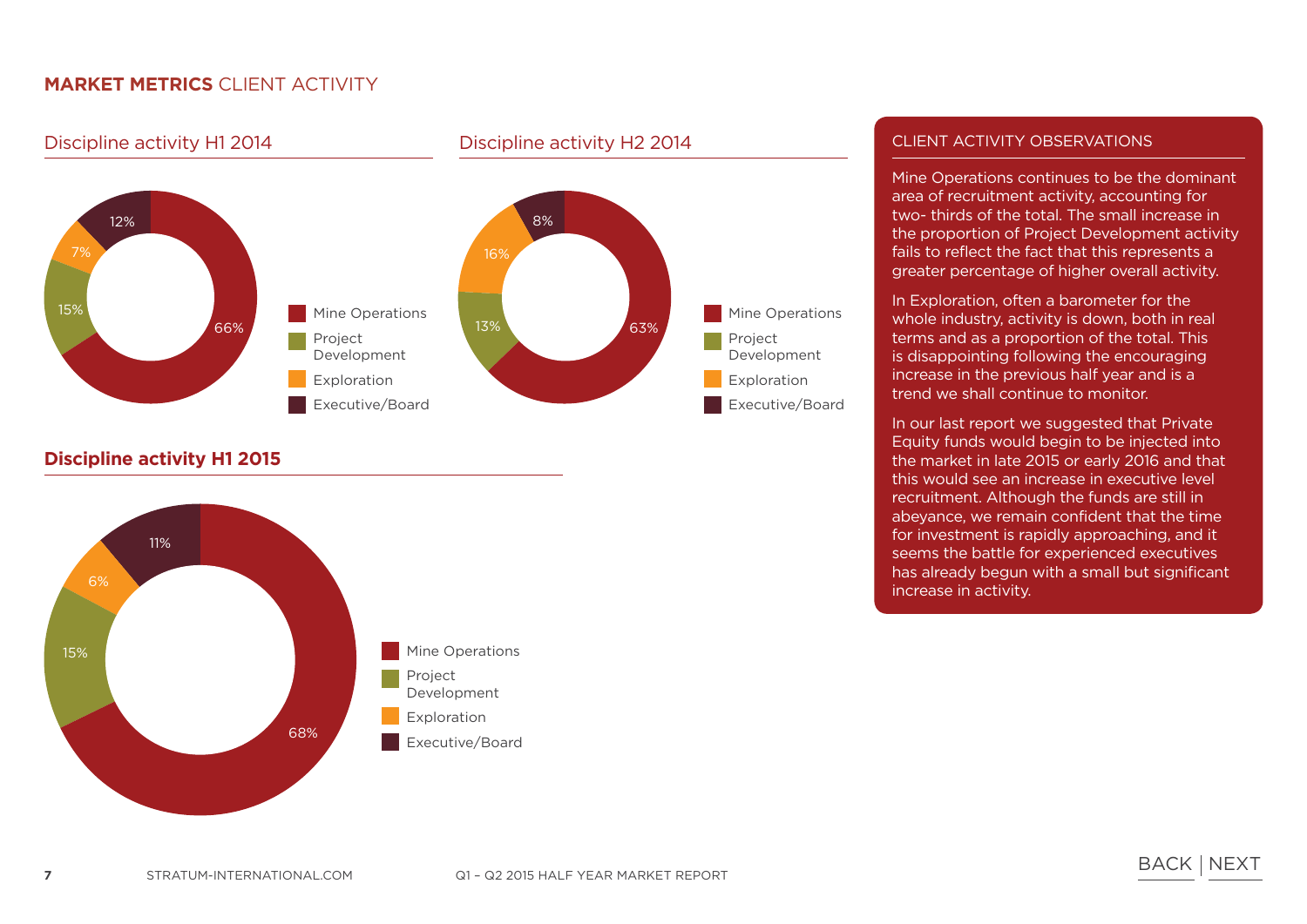

#### **Geographic spread of positions H1 2015**



#### Geographic spread of positions H1 2014 Geographic spread of positions H2 2014

# Africa Australia 3% Asia 2% Europe FSU/Russia North America South America

#### CLIENT ACTIVITY OBSERVATIONS

Africa continues to dominate Stratum's regional senior level recruitment activity. Accounting for nearly half of the total, this is, however, down from the all-time high of 59% in the previous half year.

In absolute terms the numbers are steadier, but overall activity has increased, with much of the extra activity coming from Europe, the Middle East and, in particular, South America and Asia.

The Middle East continues to emerge as an important new market, overtaking North America and reaching the same level of activity as the FSU/Russia and Australia.

BACK INEXT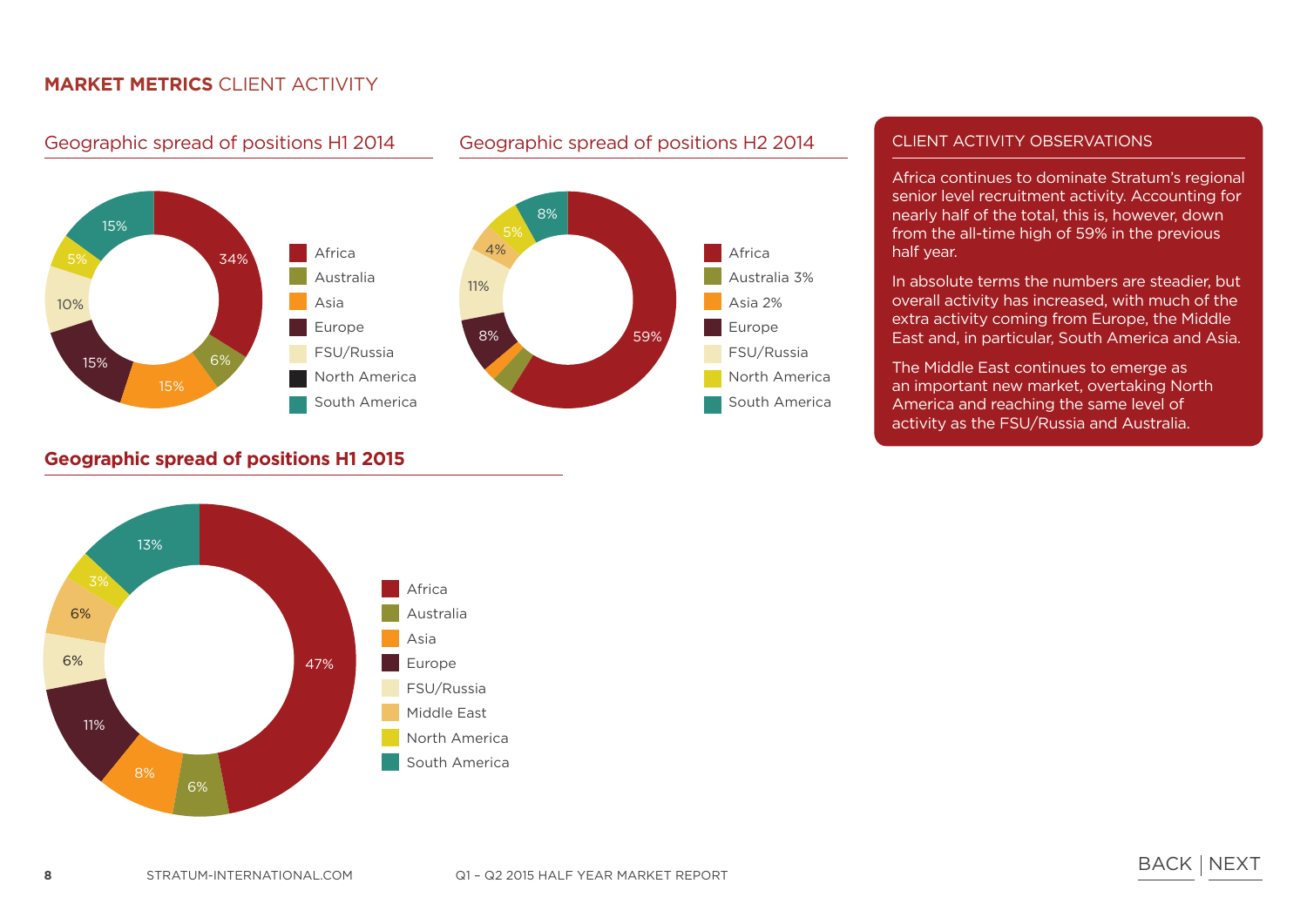### CLIENT ACTIVITY continued



#### Project development



Engineering 0% Construction

Project Management

Project Controls

#### **COMMENTARY**

Over the previous year we saw an increase in recruitment activity for General Managers and Operations Managers, as new senior leaders brought in new teams to support them. These roles continue to account for nearly half of all mine operations recruitment. Interestingly, we've seen an increase (from a zero base) in the amount of financial recruitment activity, a clear sign – as if we needed one – of the fact that a close collective eye is being kept on operating costs.

The increase in specialist recruitment we reported in the second half of 2014 has fallen back as a proportion of total hires, though in real terms the numbers remain elevated. This is a trend we anticipate will continue as firms continue to build strong teams in the second and third tiers of management.

Project development continues to be a quieter area, with project manager roles now accounting for half of activity in this area. More positively, the increase in executive level exploration recruitment we reported in the last report was no one-off blip and represents a quarter of executive level recruitment in the first half of 2015. Exploration is a natural precursor to growth elsewhere and, following a sustained period of difficult times, we seek reassurance where we can find it.

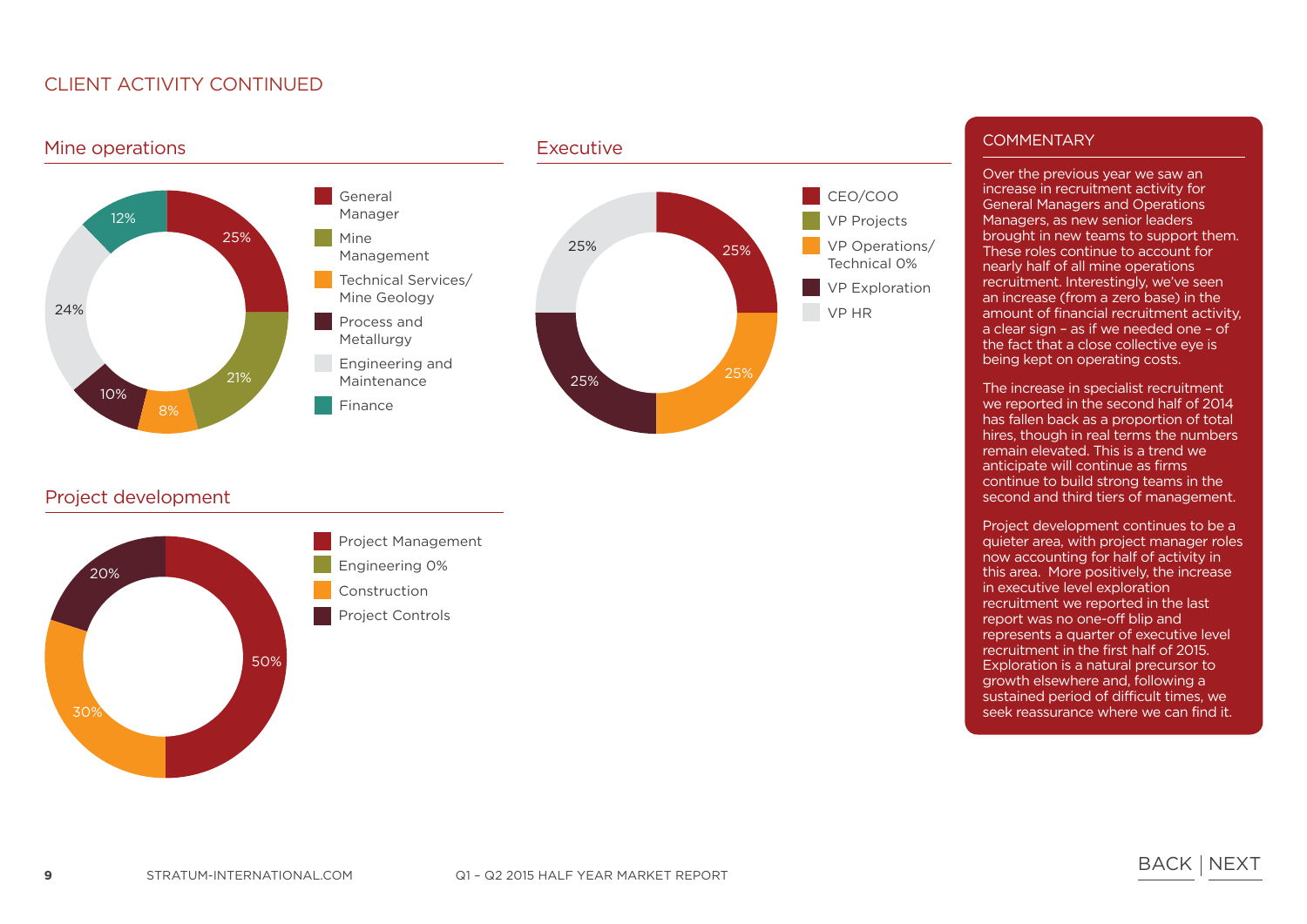#### **REMUNERATION INFORMATION** – Average salaries 2015



#### Project Development Management



#### **COMMENTARY**

Average salary levels for all roles have either declined or remained static compared with the previous six months, as miners continue to control all discretionary costs in a still difficult market. As the war for mining talent heats up, this might change, but for the time being firms are holding their nerve and offering salaries that they feel reflect current market conditions.

The information on this page represents the average net salaries for senior and expatriate professionals during H1 2015. This data does not include bonus, benefits or stock or share options and is based on net US\$. Please refer to the end of the report for definitions.

Please note that this data is only a snapshot in time. Stratum clients are able to access our searchable real-time salary data tool in the secure login area of our new, interactive website www. stratum-international.com to see the latest salary trends and data.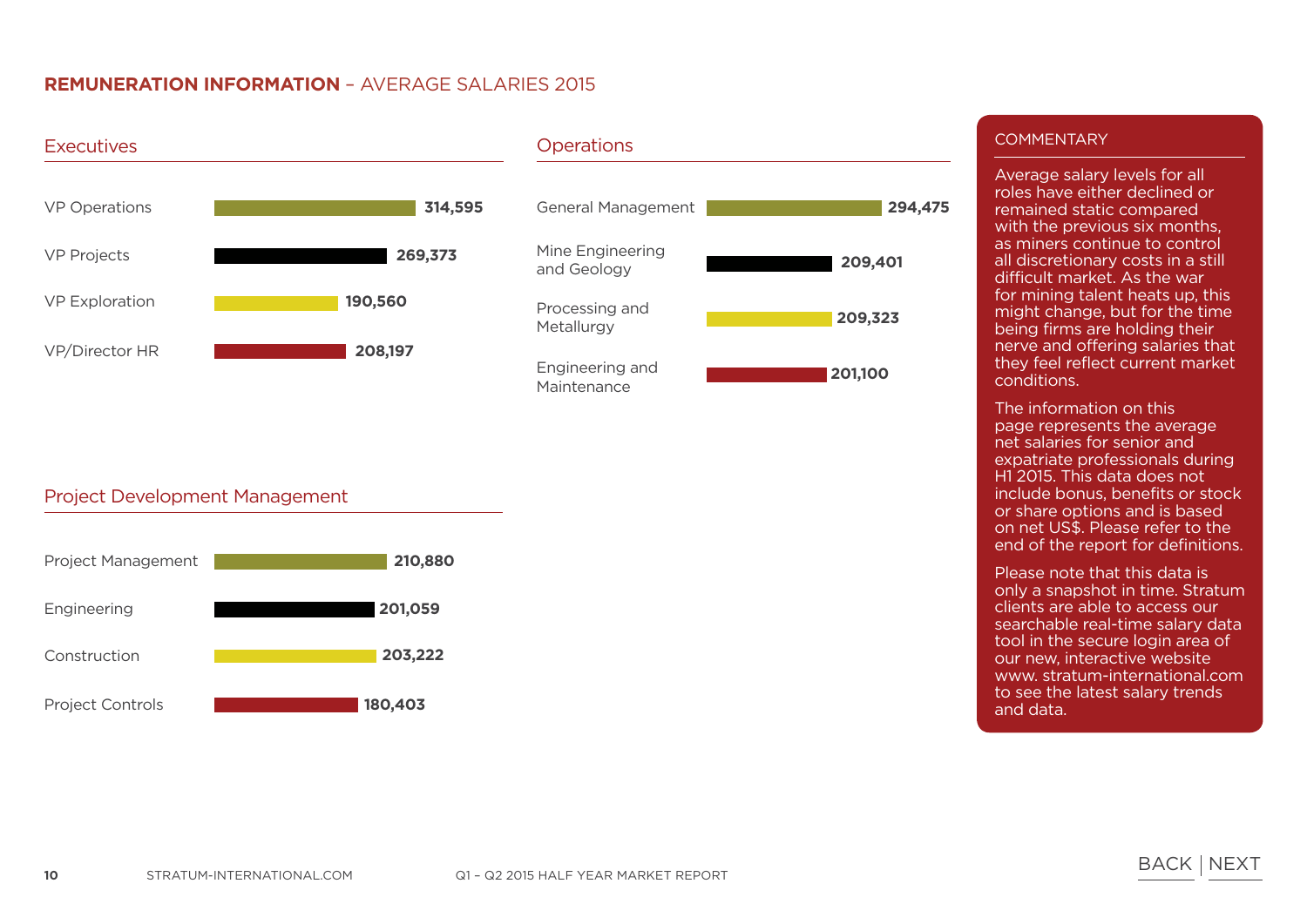### **CANDIDATE DEMOGRAPHICS**



### Candidate nationality



#### Regions (candidates currently working)

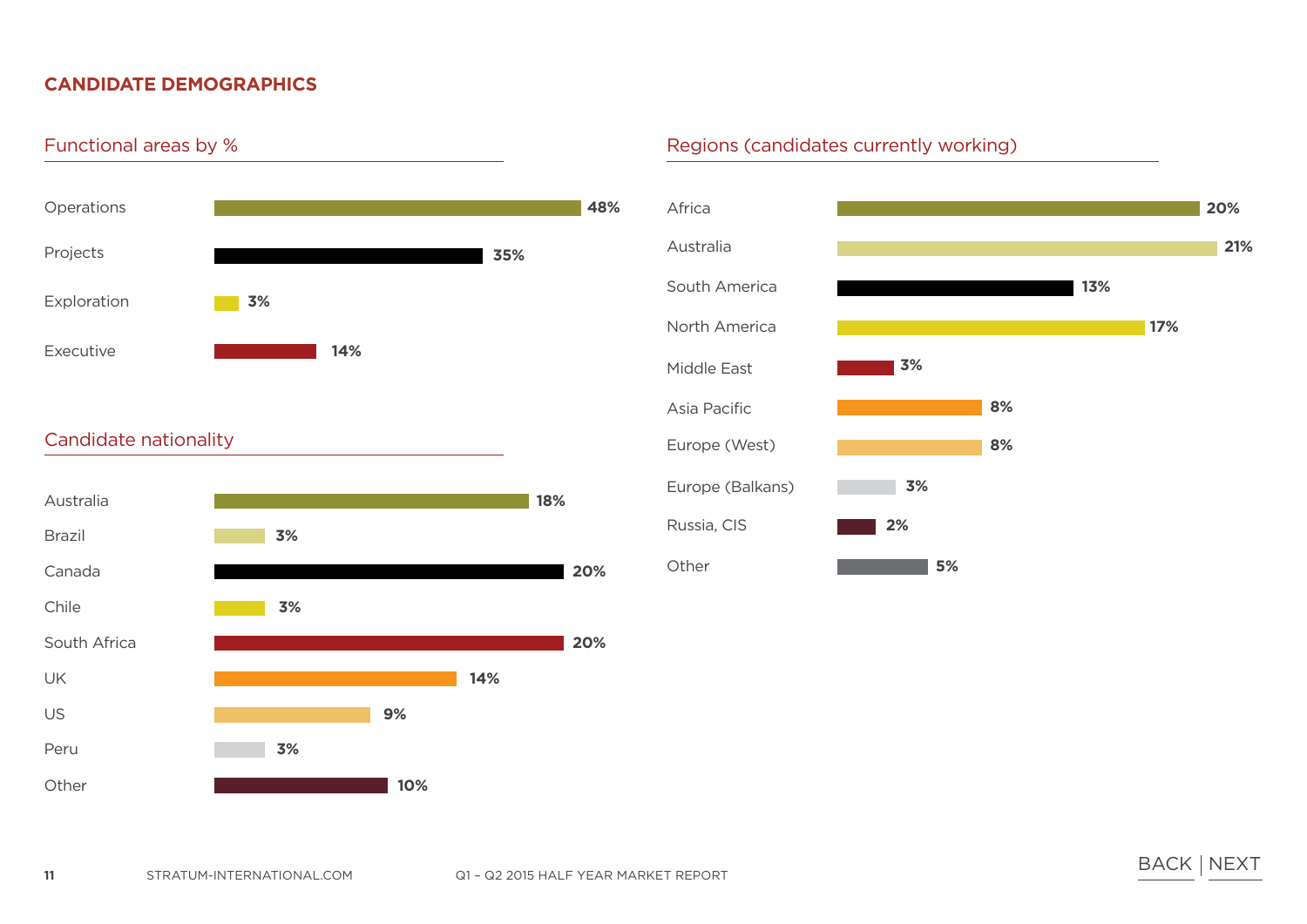As we predicted in our last report, senior level hiring activity in the first half of the year has remained the same, with a steady flow of activity accounting for typical turnover. The only increase in hiring worth noting has been in project development, particularly in the gold miners of West Africa.

In a recent interview with Stratum International, Aureus Mining's CEO, David Reading, talked about the launch of the firm's new gold mine in Liberia, explaining "We are strong believers that by starting the project in a downturn, it positions the company well to reap the rewards in a subsequent upturn… Our objectives for New Liberty are to achieve commercial, profitable gold production by the end of 2015, and to sustain a production rate of 120,000 ounces per year throughout 2016."

Anecdotally, it's the Juniors in West Africa, often with Private Equity backing, who appear most confident about prospects in the region. Their methodical approach of focusing limited funding on a tightly focused number of promising prospects offers an attractive balance of risk and reward.

In 2014, the EPCM industry retracted and the first half of 2015 has seen this trend continue. There are, however, more positive signs ahead. Many Junior clients have told us about awards of studies and pre-construction projects, reinforcing the widely-held view that precious and base metals have hit the bottom of the market and are beginning a slow recovery.

The EPCM recovery will start in the lower cost regions like South Africa and ripple out from there. We predict that it will be some time before this hits regions such as Australia, however, where the costs of operation continue to seem high.

#### **Is the market getting impatient with PE's lack of investment?**

In the previous two or three market reports we have described how Private Equity firms and others have been accumulating impressive investment funds ready for the right opportunity. Like many other commentators, we anticipated that the first moves would not happen until late 2015 or early 2016.

As we approach this much-anticipated period, it's already clear that Private Equity firms, not normally noted for their patience, are frantically analysing assets to identify investible companies and leadership teams.

As the CEO of a Toronto-based fund said in a recent meeting with Stratum's senior partners, "If you have capital to invest and

Continues...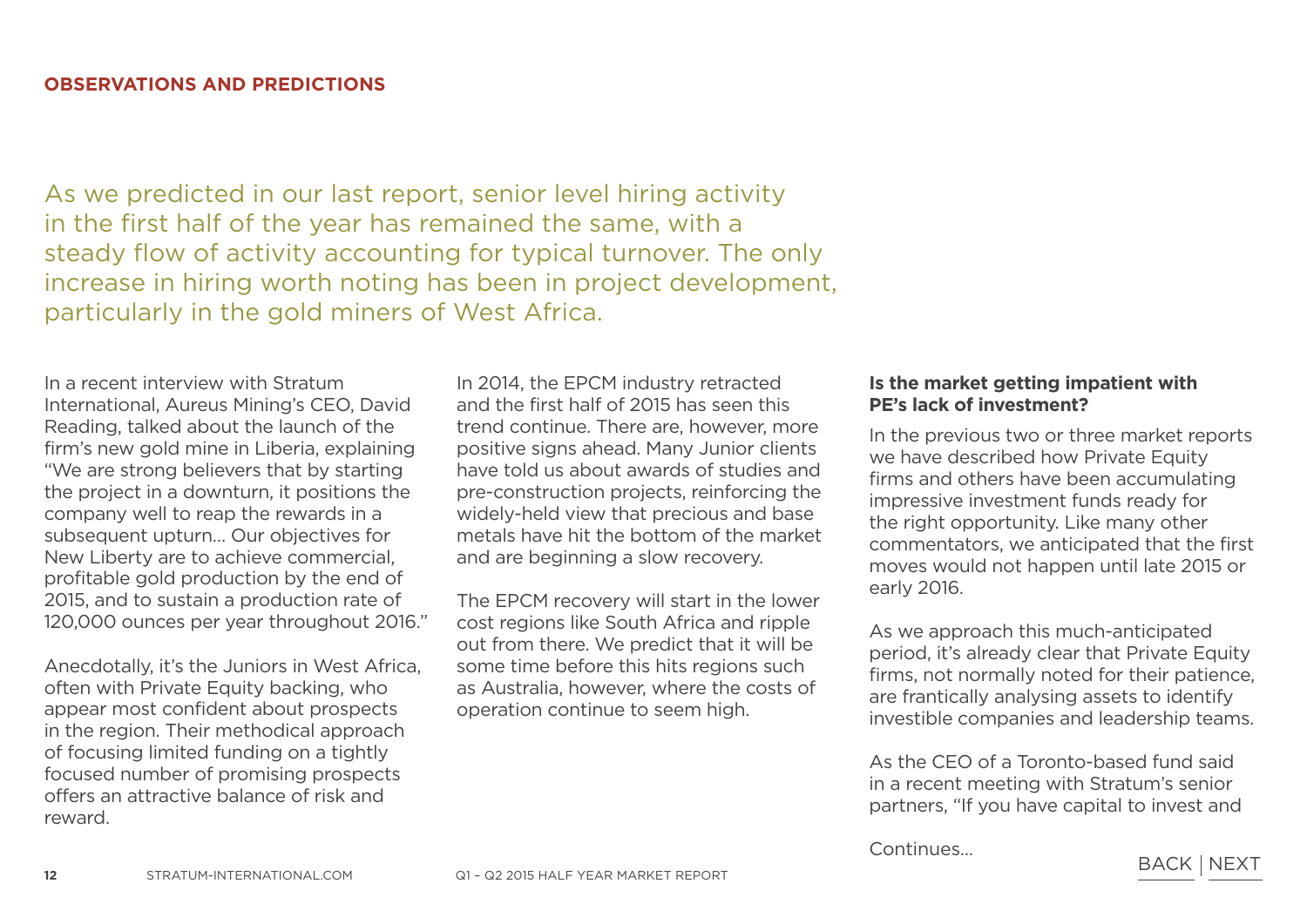do your due diligence properly it is going to be impossible not to make money in the medium to long term."

The fund considered by many analysts as the barometer for the Private Equity market in mining, Mick Davies's X2, has been predicted by many to be ready to make its first move in the latter half of this year. It seems likely that any such move will act as a starting gun for M&A and consolidation activity as investors move quickly to secure some of the bargain opportunities available. It's been a long time coming, but this will at last indicate a market segment that we have reached the bottom of the cycle and things are about to change. As we have warned before, however, anyone anticipating the accelerated growth of previous cycles may need to be more patient.

In West Africa, where many of Stratum's clients are active, the Ebola outbreak is far from over, but we may have seen the worst of it – the end of the beginning, or the beginning of the end. Should the situation continue to improve, we are confident that the West African gold market and potentially some of the iron ore Juniors in the region will see increased interest over the next two years.

Juniors have already demonstrated that deals can be done; for example, B2Gold's acquisition of Volta's gold deposit in Burkina Faso, and SEMAFO's acquisition of Orbis Gold. Both acquisitions look likely to create competitors for the region's mining talent. We anticipate that, over time, activity will move to the Majors, who will look to buy their way back into the game – perhaps by buying out some of these newly-formed companies with relatively new projects and operations with decent mine lives.

#### **Management cascade**

If 2013-2014 was about a major change around at the very top of mining firms, with more than half of firms changing their CEO around that time, then 2014-2015 has seen a cascade of activity to the next level. Those roles reporting to the executive suite, such as operational and site-based executives and senior managers, have seen a resurgence of interest as executive leaders at corporate level establish their preferred site-based leadership teams.

At Stratum we've already noticed the tend moving towards the next tier, as many of the General Managers we have placed ask us to help build their support network on-site. For some this means bringing in some familiar faces. While there is a comfort in familiarity, with an unpredictable cycle ahead and the inflated cost of hiring from such a strictly limited pool, we recommend that it's always worth testing the market to ensure your business attracts the best team possible.